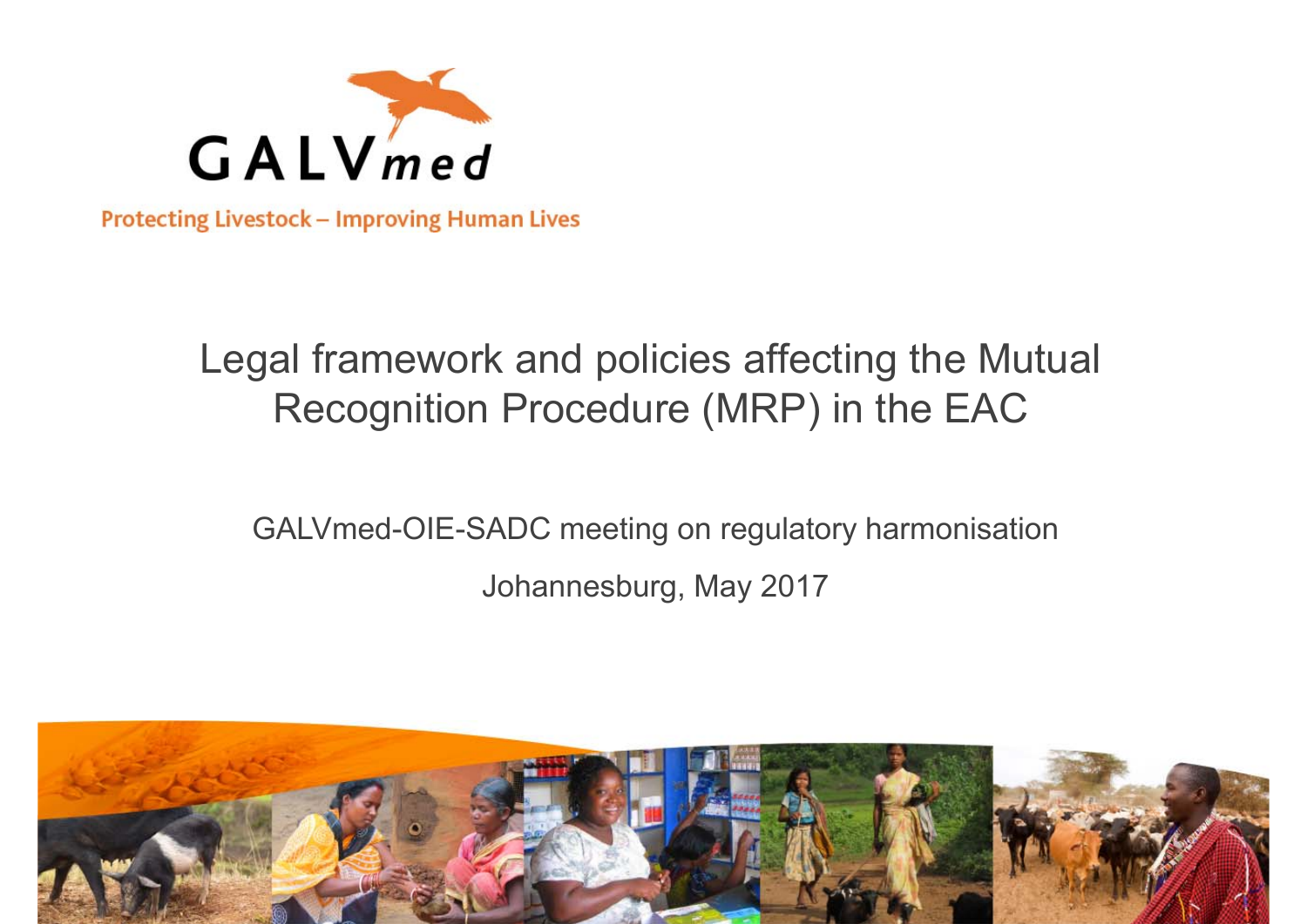

**Problem**: inefficient, unpredictable system for registering veterinary medicines resulting in insufficient supply of quality veterinary medicines

GALVmed believes it can contribute to developing an efficient, predictable system for registration of veterinary medicines

**Expected outcome**: quality veterinary medicines are registered and made available in African markets in an efficient, timely and predictable manner

**Expected impact**: livestock morbidity and mortality reduced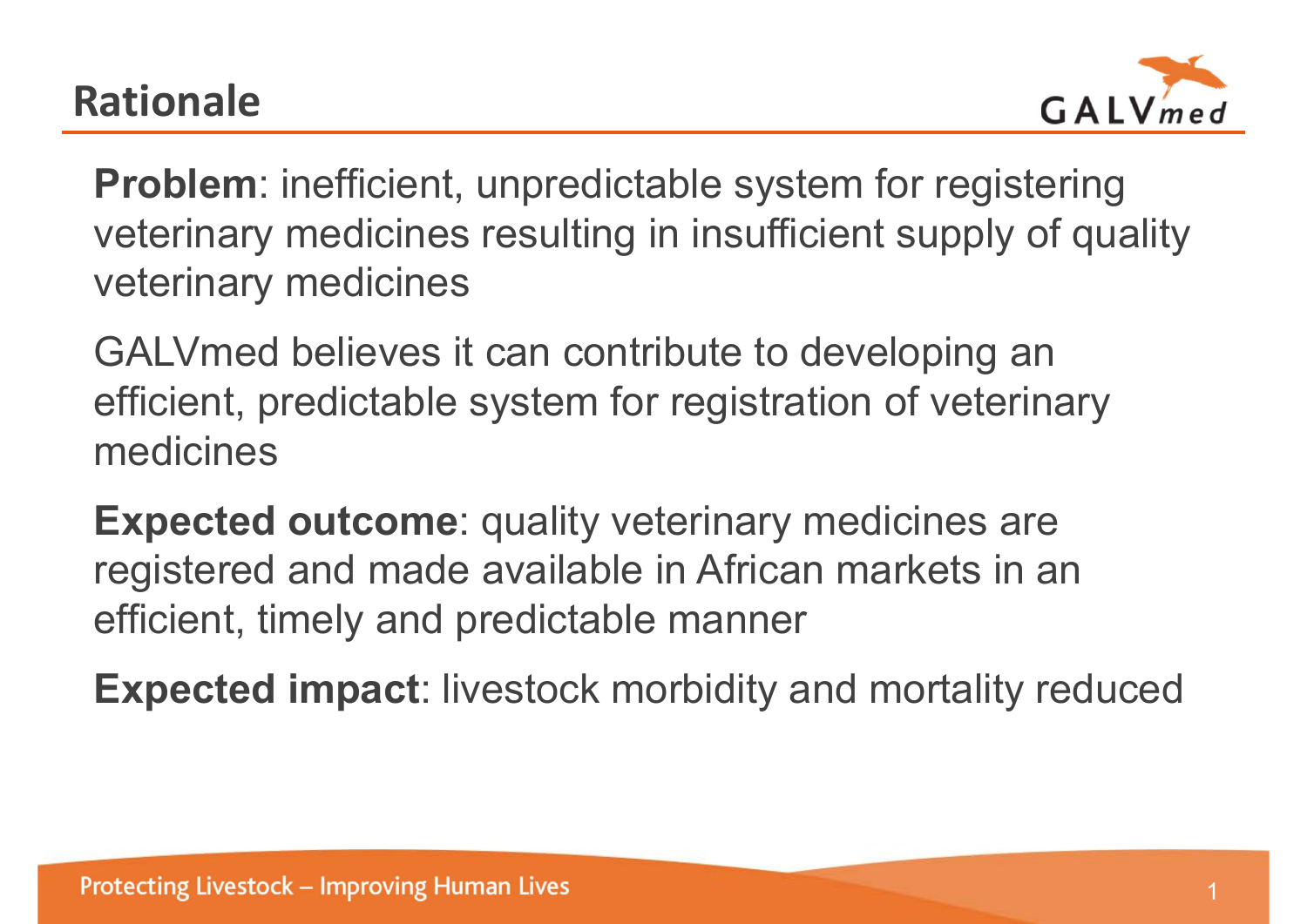## **Approach in EAC**



### Technically driven but conscious of policy/legal aspects



Needs driven, attentive, inclusive, "bottom-up" Conscious that system needs to include both vaccines & pharma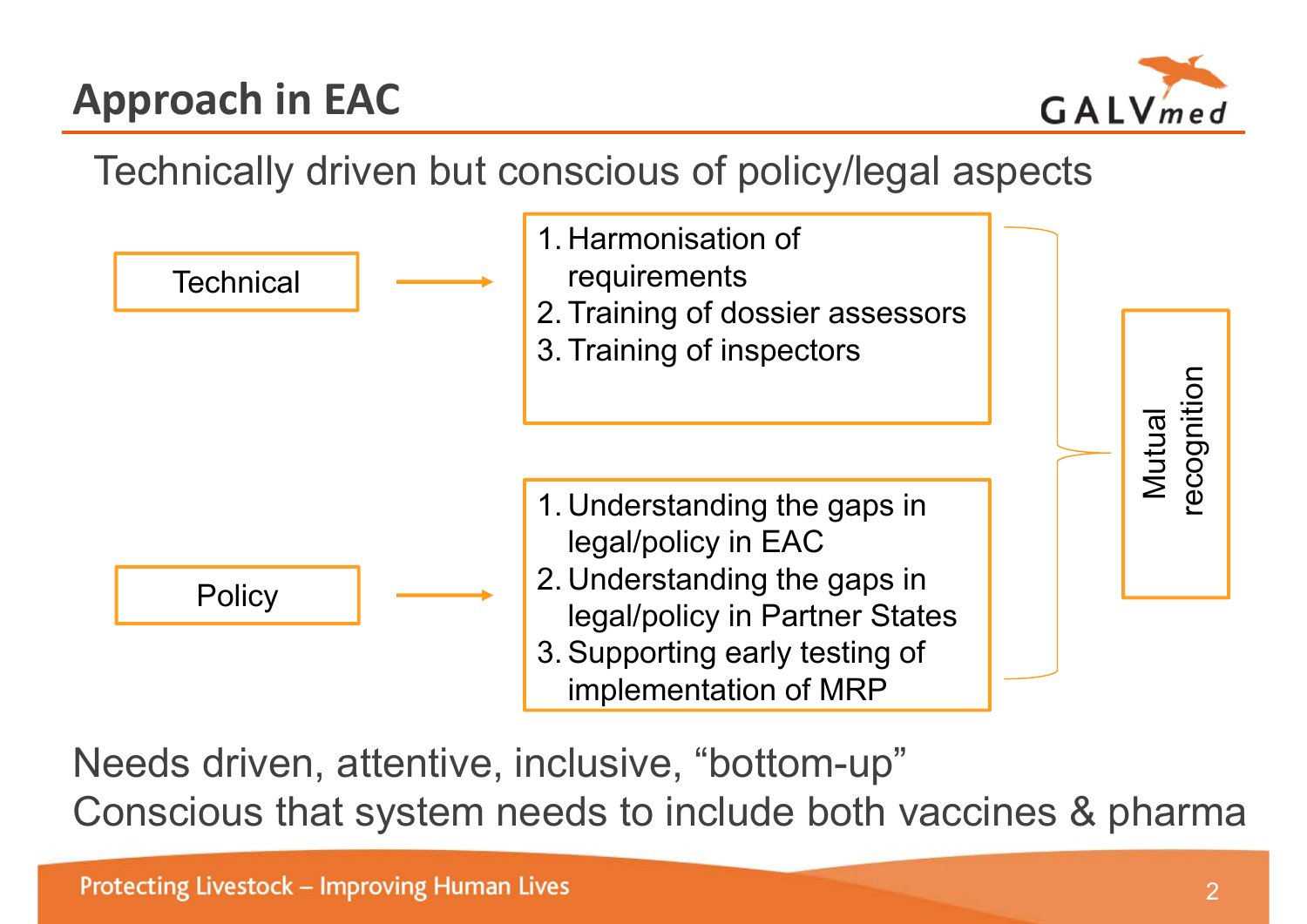### **Supportive policy study**





- 2014-2015
- Study looking at policy & practice relating to registration of veterinary products in 30 countries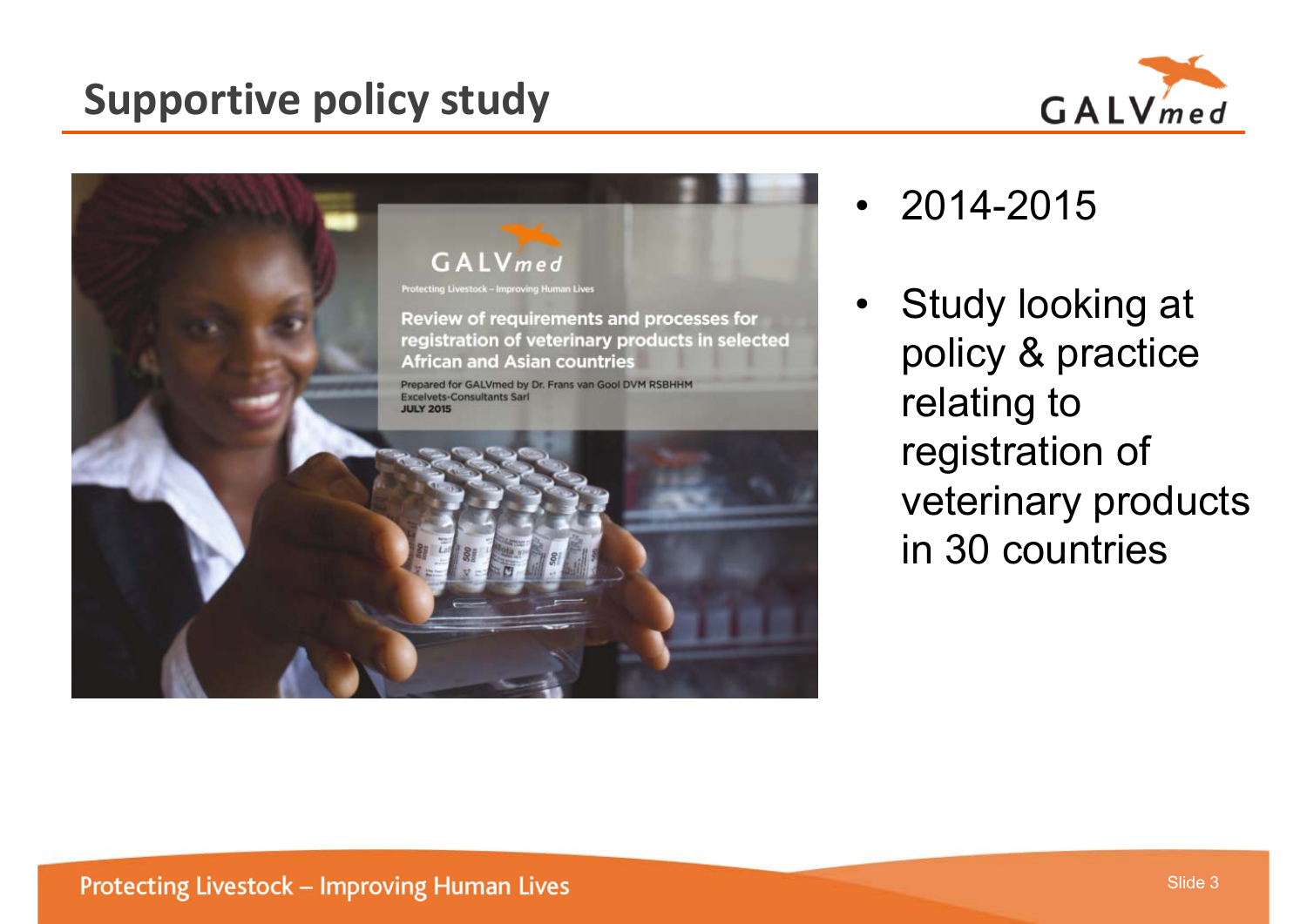### **Supportive policy study**

**Objectives** 

- 1. To review EAC laws/regulations on regulatory harmonisation insofar as they are applicable to the implementation of MRPs.
- 2. To review the laws and regulations in EAC Partner States to determine gaps and where alignment is needed in order to implement MRPs at the national level.
- 3. To identify mechanisms and strategies that will facilitate and enhance national level ratification, domestication and actual implementation of MRPs.





A policy scoping study on harmonization of registration requirements for veterinary products for mutual recognition among East African community partner states

Prepared for GALVmed by Dr Nicholas Ozor Executive Director, African Technology Policy Studies Network



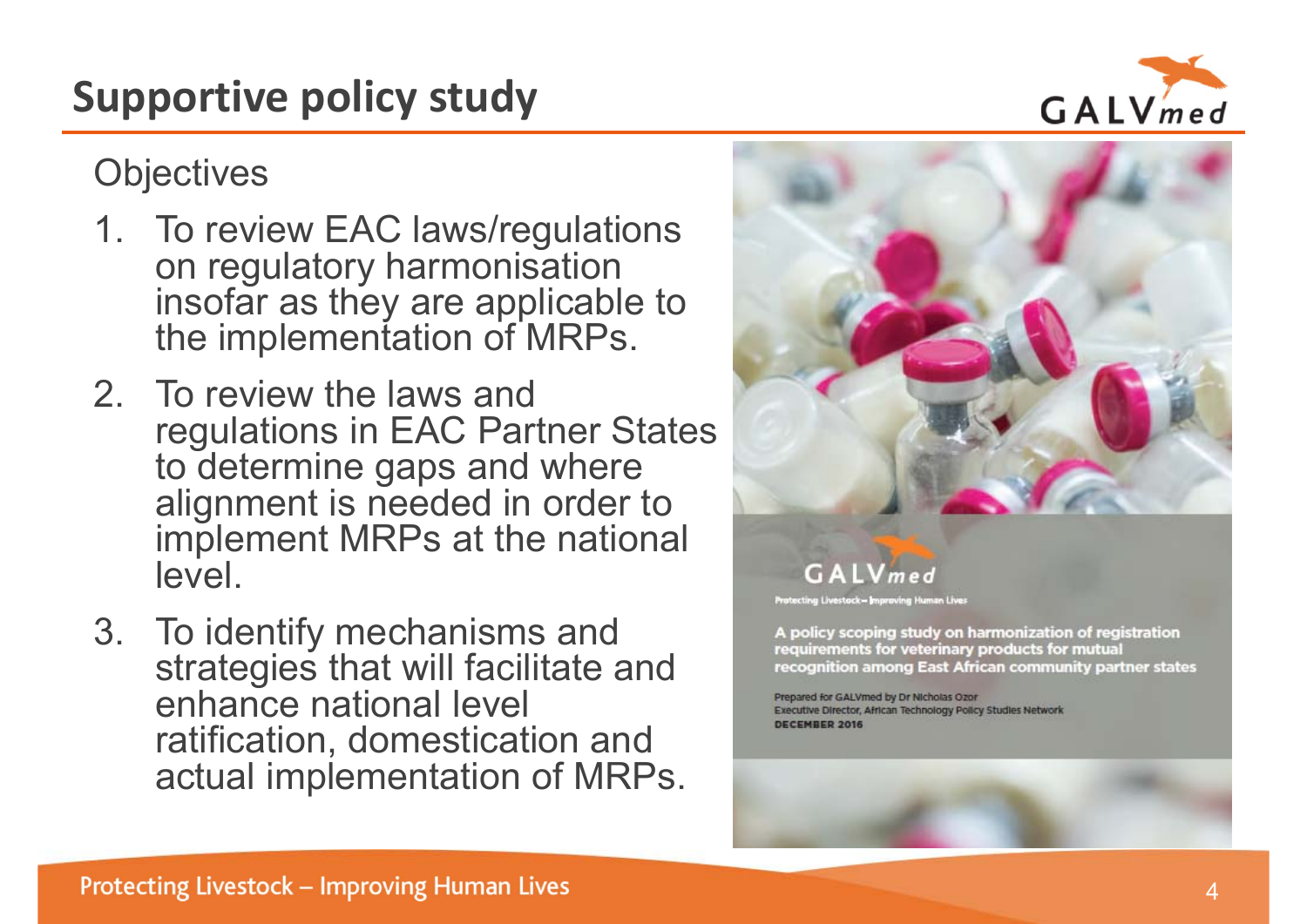

- 1. Nov 2014 Council of Ministers adopted concept of MRP, TORs for TWG, TORs for Coordination Group for Mutual Recognition (CGMR): **EAC/CM 30/Decision 34**
- 2. September 2016, Council of Ministers directed Partner States to implement MRP for Immunological Veterinary Products (IVPs): **EAC/CM34/Decision 35**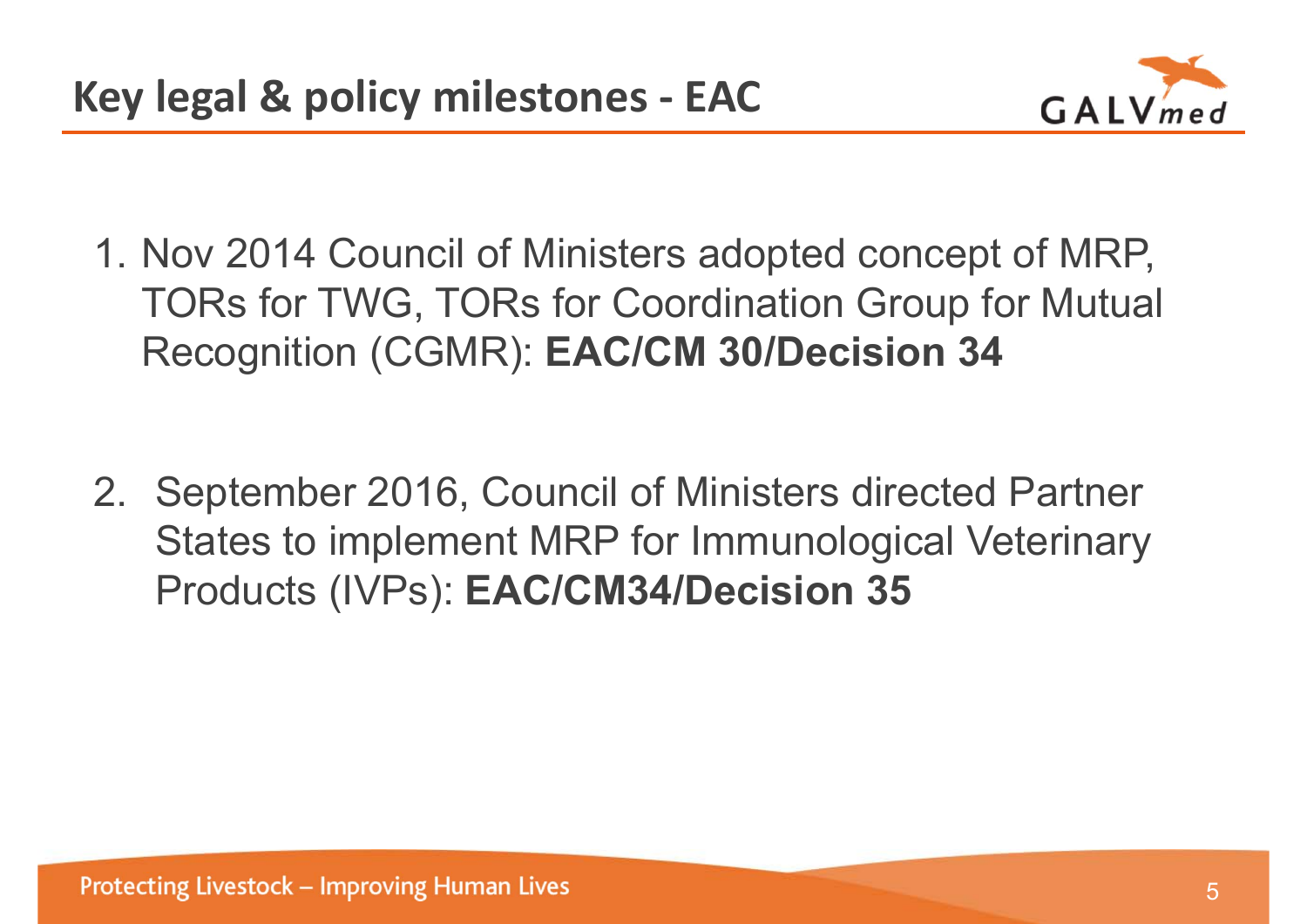### **Key legal/policy milestone - EAC**



### Protecting Livestock - Improving Human Lives

#### Harmonisation of Registration of Immunological Veterinary Products in  $(4)$ the East African Community through Mutual Recognition Procedures

The Session was informed that pursuant to the 30<sup>th</sup> Meeting of the Council of Ministers decision to adopt the Mutual Recognition Procedures (MRP) for harmonisation of the registration procedures of Immunological Veterinary Products (IVP) in the Community, a technical working group meeting was held in March 2015 to formally constitute the Technical Working Group (TWG) and the Coordination Group for Mutual Recognition (CGMR) in accordance with the TORs. The objective of the meeting was to prepare documentation and lay foundation for implementation of the Mutual Recognition Procedures (MRP) in regard to harmonization of registration of Immunological veterinary Products.

To operationalize the MRP system, it was agreed that a number of Standard Operating Procedures (SOPs) be developed to facilitate the implementation of the initiative. To this end, the following SOPs are being developed: SOP for writing SOP;SOP for controlling of documents to cover change control of Technical Documents; SOP for receiving applications for registration of IVP under MRP;SOP for evaluation of applications for registration of IVP -dossier evaluation Form to be attached; SOP for conducting GMP inspection of manufacturing facilities of IVPs; SOP for screening of IVP Applications for Registration; SOP for declaration of interest during arbitration phase of MRP; and Ferm for declaration of intercet during arbitration phase of MRP.

The meeting agreed on the modalities of drafting and finalizing the SOPs and observed that the coding of the SOPs will be consistent with the EAC Quality Management system (QMS).

The meeting identified and discussed the following critical issues in implementation of MRP:

- (a) Applications from facilities not yet inspected for GMP;
- (b) Applications from Non-EAC countries for MRP;
- (c) Joint assessments;
- (d) Joint inspections:
- (e) Harmonization of Variations.
- (f) Harmonization of Renewals and /or Retentions;
- (g) Pharmacovigilance: and
- (h) Fees for MRPs.

The TWG developed a draft Road Map for implementation of the Mutual Recognition Procedures (MRP) on harmonization of Immunological Veterinary Products. The Road Map is attached as Annex V.

The Council-

- (a) took note of the progress made in Implementation of MRP on Immunological Veterinary Products (EAC/CM 34/Decision A4):
- (b) directed Partner States' to implement the Mutual Recognition Procedures (MRP) on IVPs (EAC/CM 34/Decision 35);
- (c) directed Partner States to always undertake joint assessment of Dossiers (EAC/CM 34/Directive A2); and
- (d) directed the Secretariat to develop EAC Harmonized Goods<br>Manufacturing Practices guidelines for conducting joint assessment (EAC/CM 34/Directive 43).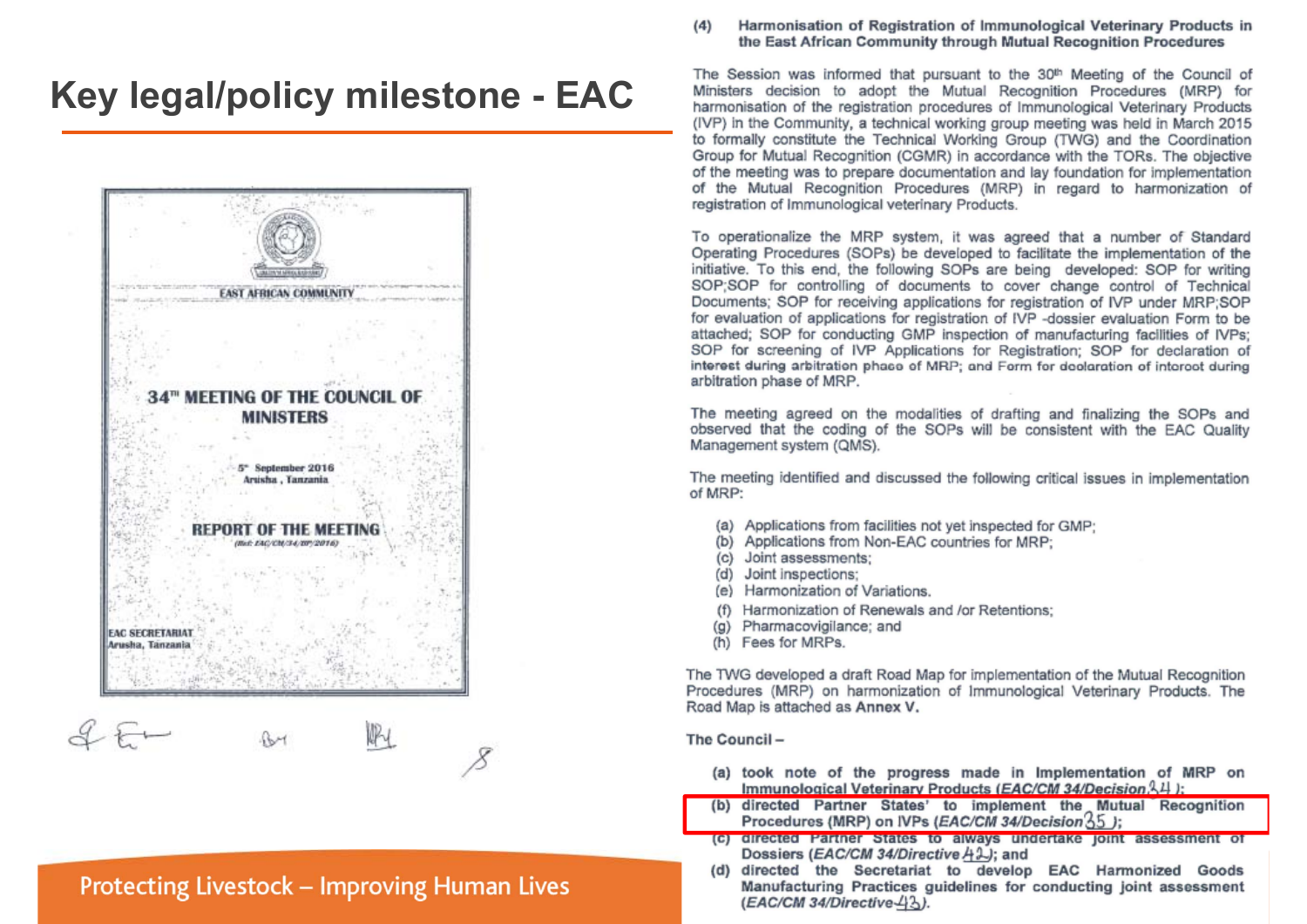

- 1. The EAC Treaty of 2000 which established the EAC is a legally binding document among the EAC Partner States, with the mandate to foster integration and cooperation in the EAC region.
- 2. Article 108 of the EAC Treaty forms the basis for harmonisation of regulations for veterinary medicines registration and sets out the nature of cooperation in plant and animal diseases control within the EAC Partner States.
- 3. The MRP is legally binding on Partner States as anchored on the Council of Ministers' decision according to Chapter 5 of the EAC Treaty.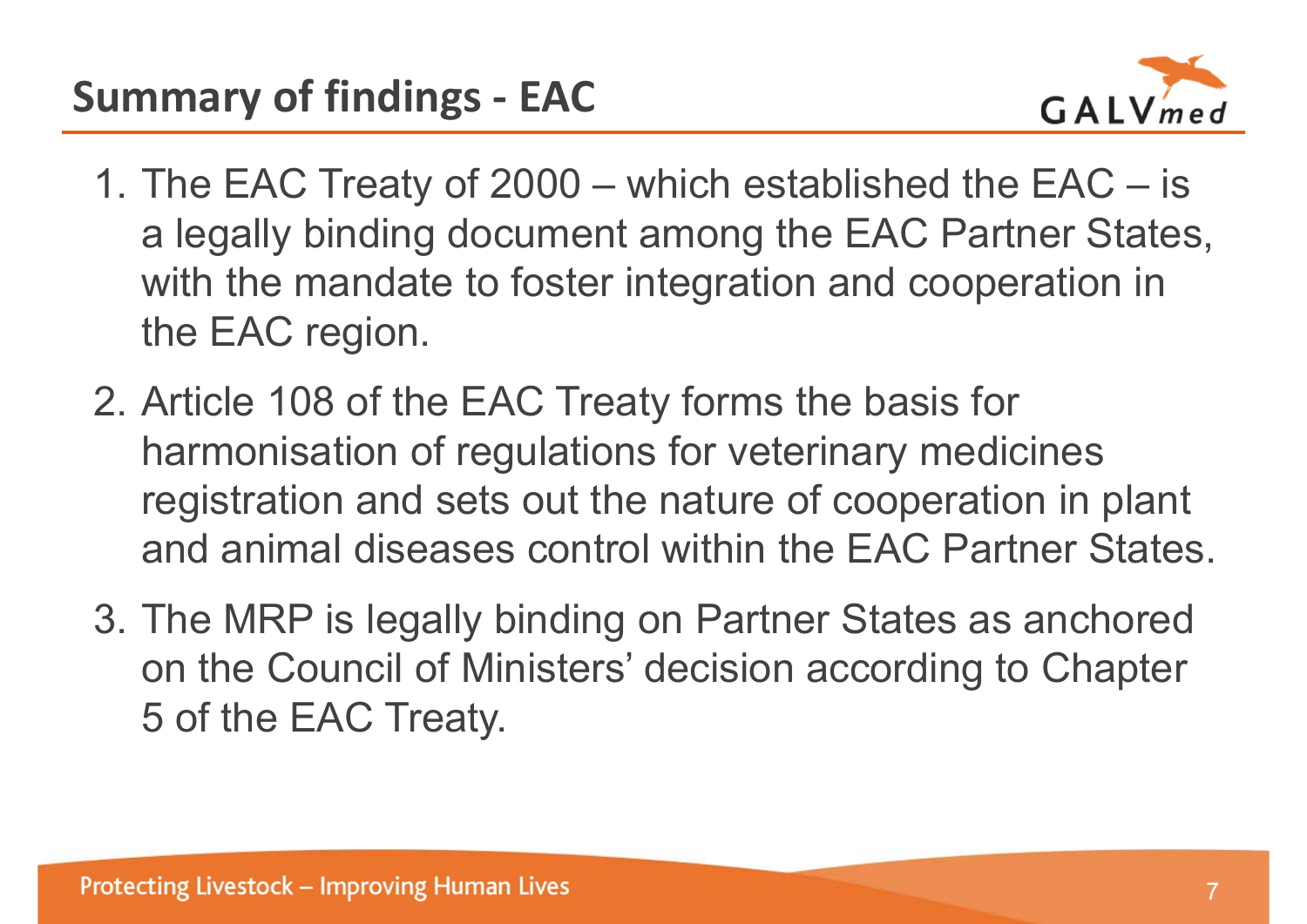

- 1. All the Partner States have laws that regulate registration of veterinary medicines
- 2. The NRAs are mandated under the line Ministries of Health dealing with human and not animal health, while the veterinary sector is largely governed by the Ministries of Agriculture
- 3. The NRAs execute their mandates as laid out in the Acts of Parliament, subsidiary legislation, regulations, guidelines and procedures and other internal processes.
- 4. MRP is aligned with the Partner States' laws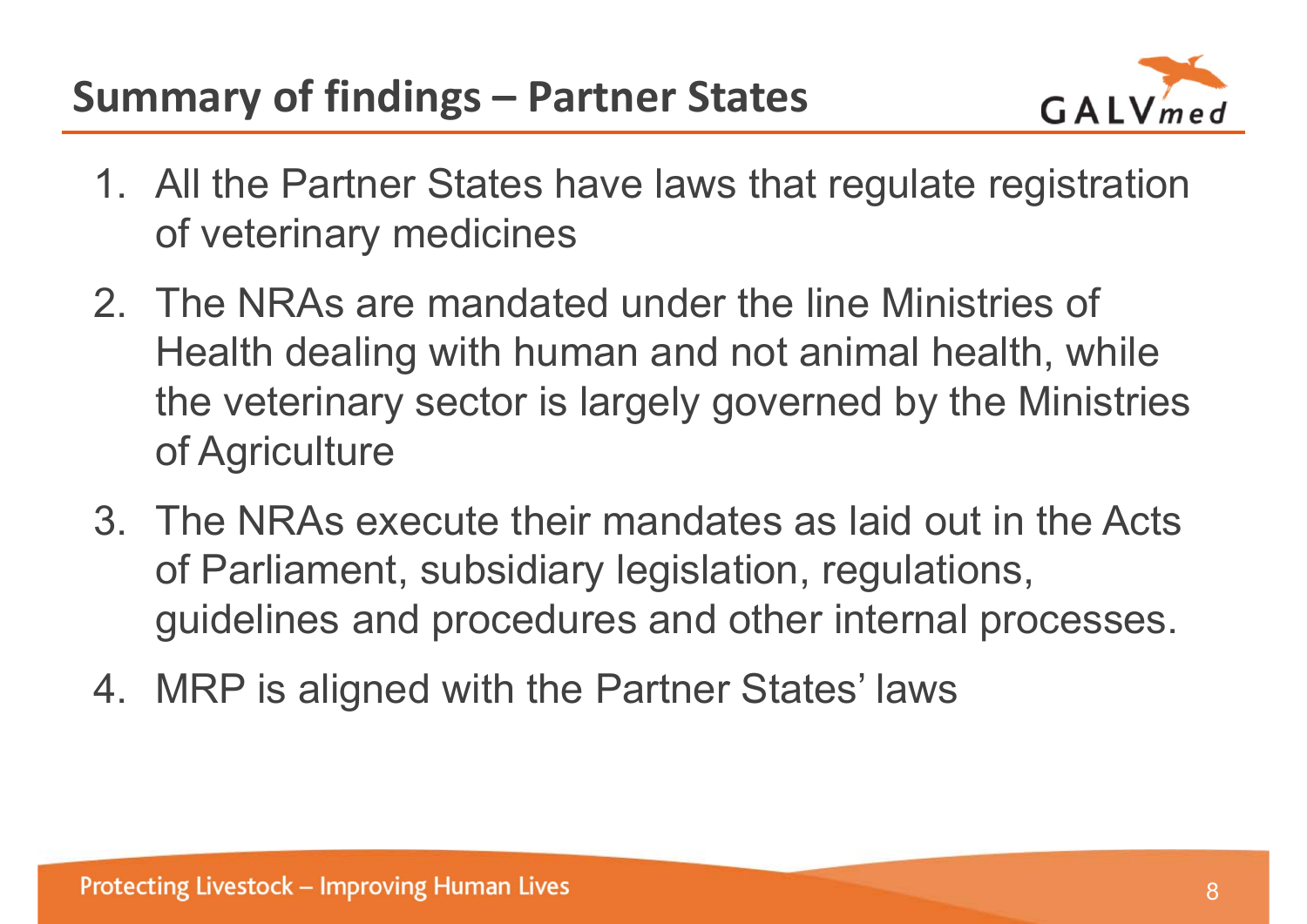## **Mechanisms for enhancing MRP implementation**  $G$  All V med

- 1. Majority of stakeholders are not conversant with EAC legal provisions that support the implementation of the Council of Ministers' decision.
- 2. MRP implementation is moderately integrated in some of the NRAs. The proposed actions by the TWG on implementing MRPs have not been fully actualized

3. More intensive sensitization required among key stakeholders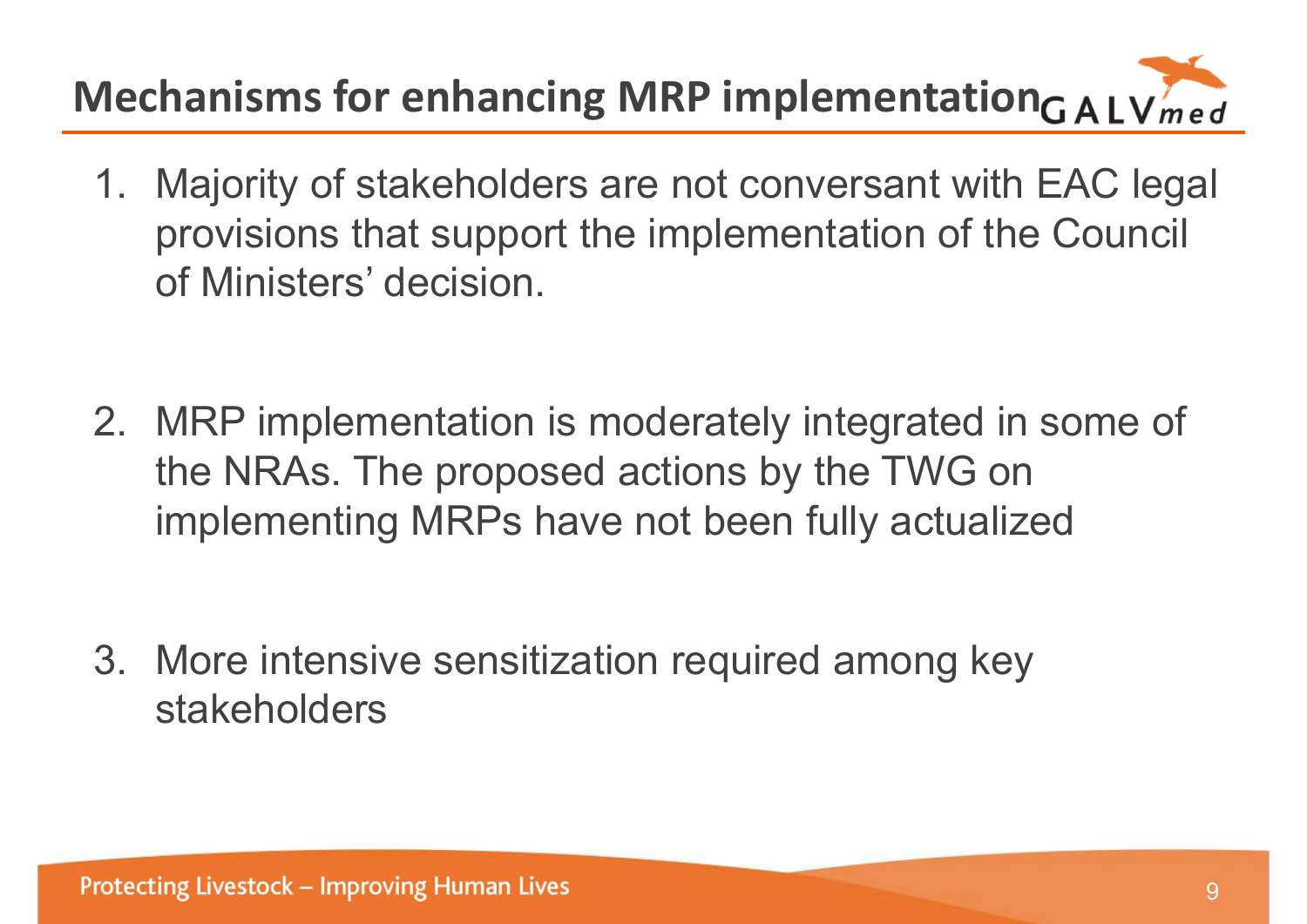## **Mechanisms for enhancing MRP implementation**<sub>G</sub> A I V med

- 5. Financial and technical capacities as well as stakeholder engagement were listed as major barriers to implementation of MRPs
- 6. The respondents highlighted the need for stronger involvement of the EAC Secretariat in the initiative to support and accelerate the adoption of MRPs.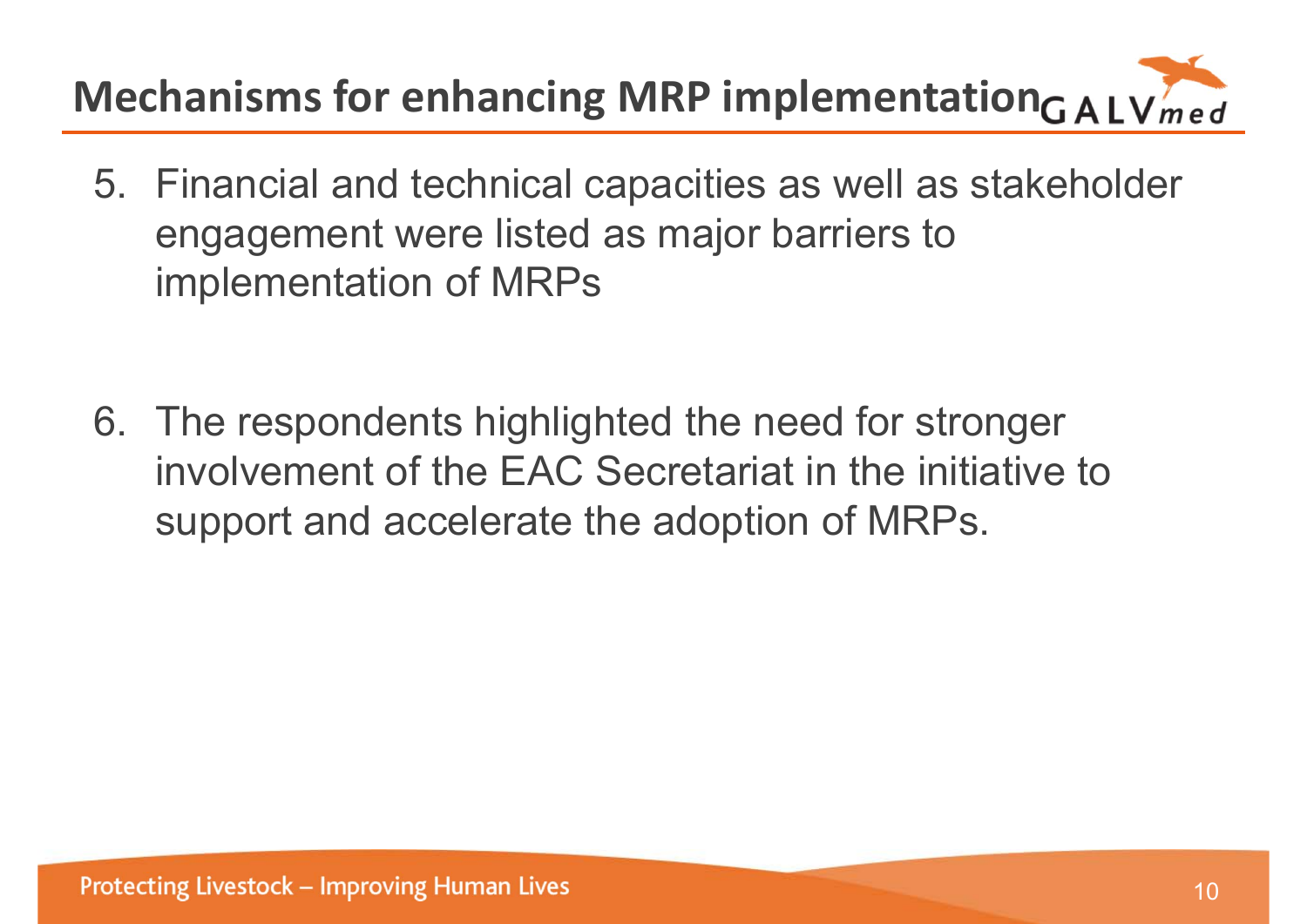

- 1. The EAC Secretariat should strengthen policy advocacy and stakeholder sensitisation on the legal provisions that give mandate to the harmonization process and MRPs.
- 2. Need for more targeted efforts, driven by the EAC Secretariat and the TWG, aimed at including key players in using and testing MRP.

3. Need for active dissemination of information on MRP through the EAC website and other relevant EAC stakeholder forums by the EAC Secretariat and the TWG.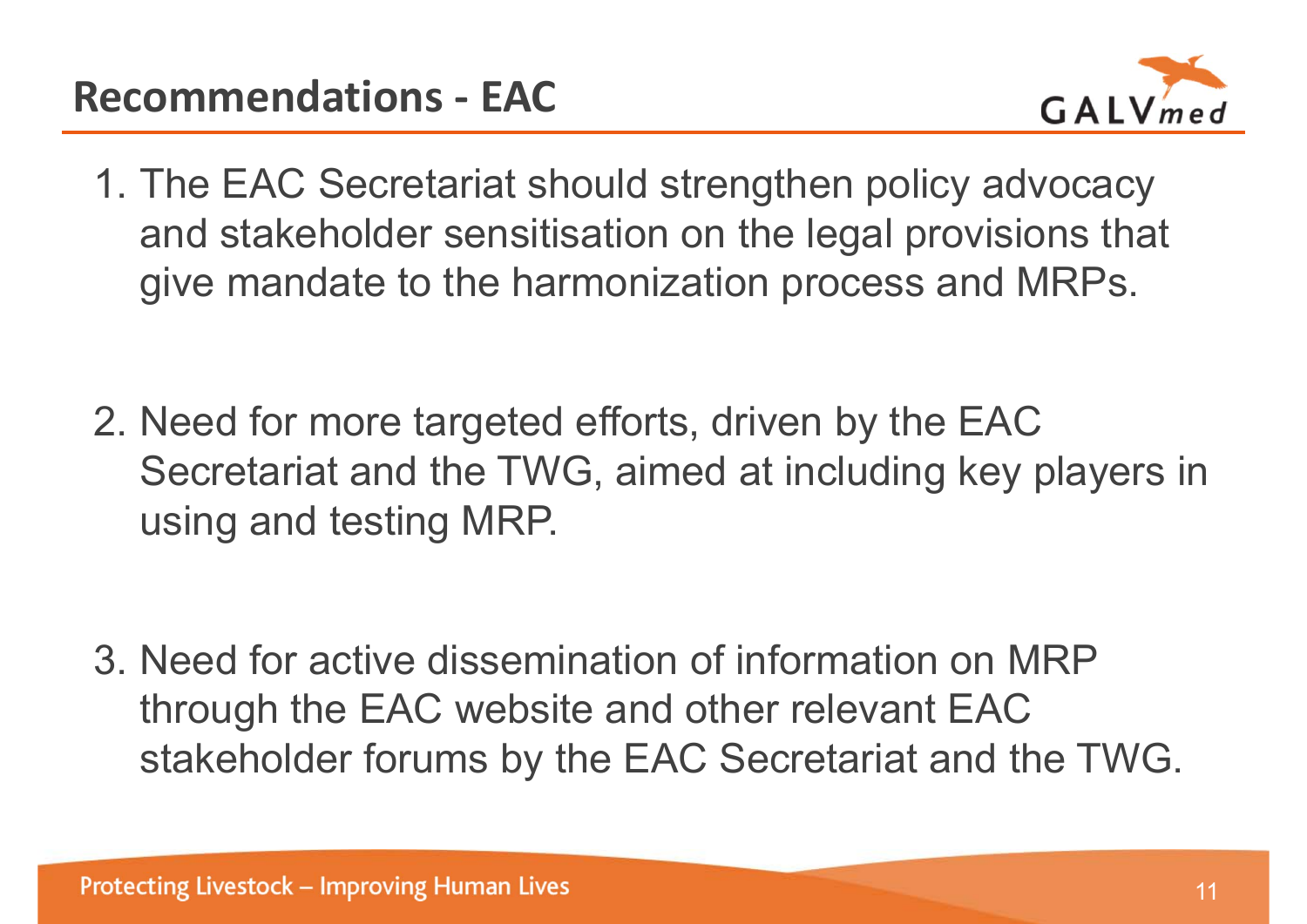

- 1. NRAs to publish the harmonised technical documents
- 2. TWG members should lead efforts in advocacy and sensitization on MRP as an EAC-led initiative to get buy-in and ownership within their NRAs and among other stakeholders
- 3. Clarification and transitional arrangements needed in Kenya: being mindful of implications for implementation of MRP
- 4. Capacity building on MRPs is needed across the EAC NRAs, which can be done by the respective TWG members
- 5. Need to test the practicality of MRP in the EAC Partner States and allow for review of the process based on experience of NRAs and applicants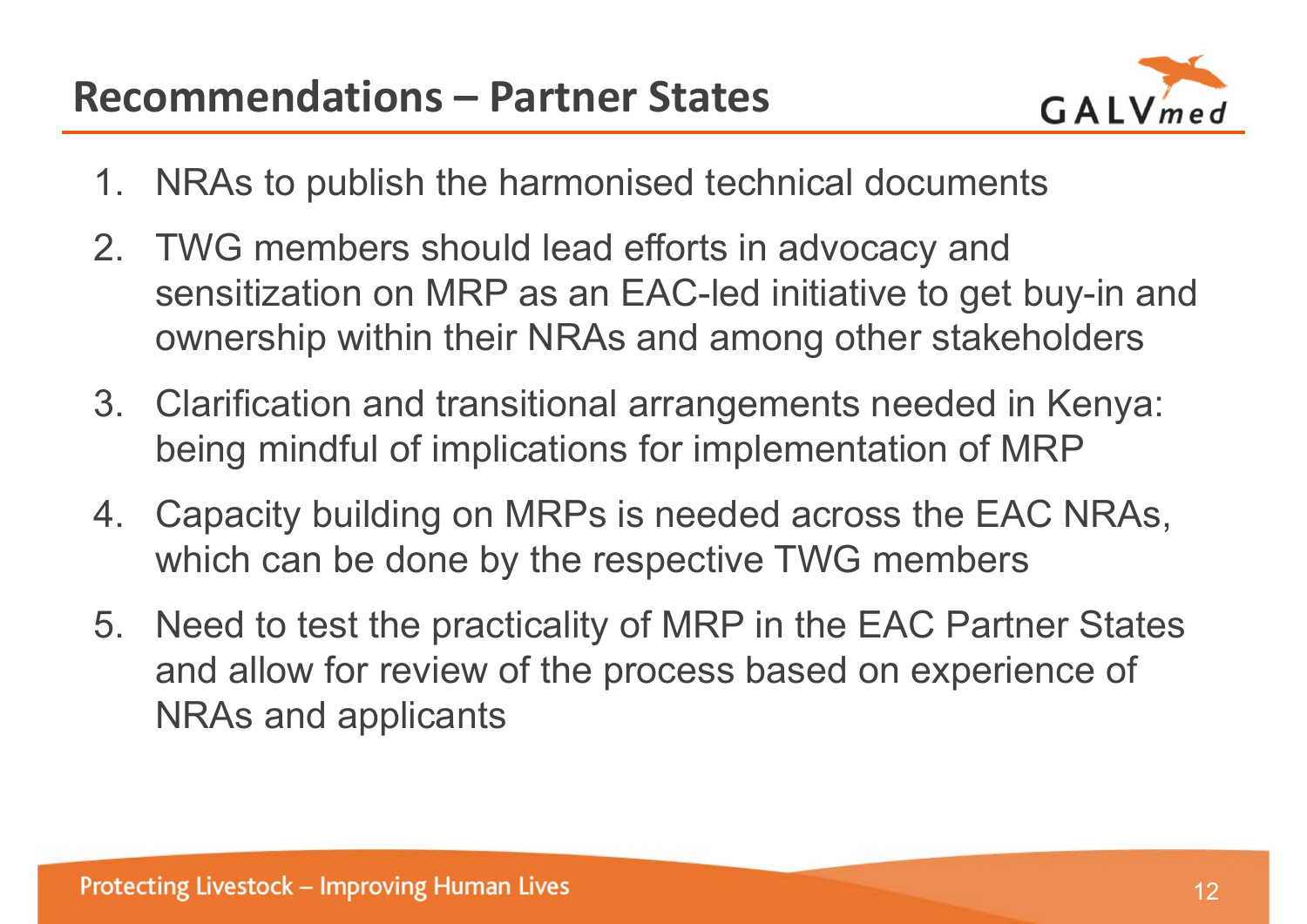### **Mechanisms for MRP implementation**



- 1. Intense sensitisation and involvement of the private sector in testing MRP to ensure buy in and constructive feedback on how to make the process more efficient
- 2. Policy sensitization and advocacy required at both national and regional levels
- 3. Need to strengthen linkages between NRAs and veterinary sector players e.g. CVOs and other officers
- 4. Realistic road map and implementation plan required for the roll-out of MRP in EAC
- 5. Effective communication from EAC Secretariat to NRAs so that info relating to MRP is relayed to relevant parties in NRAs with decision making capacity in a timely manner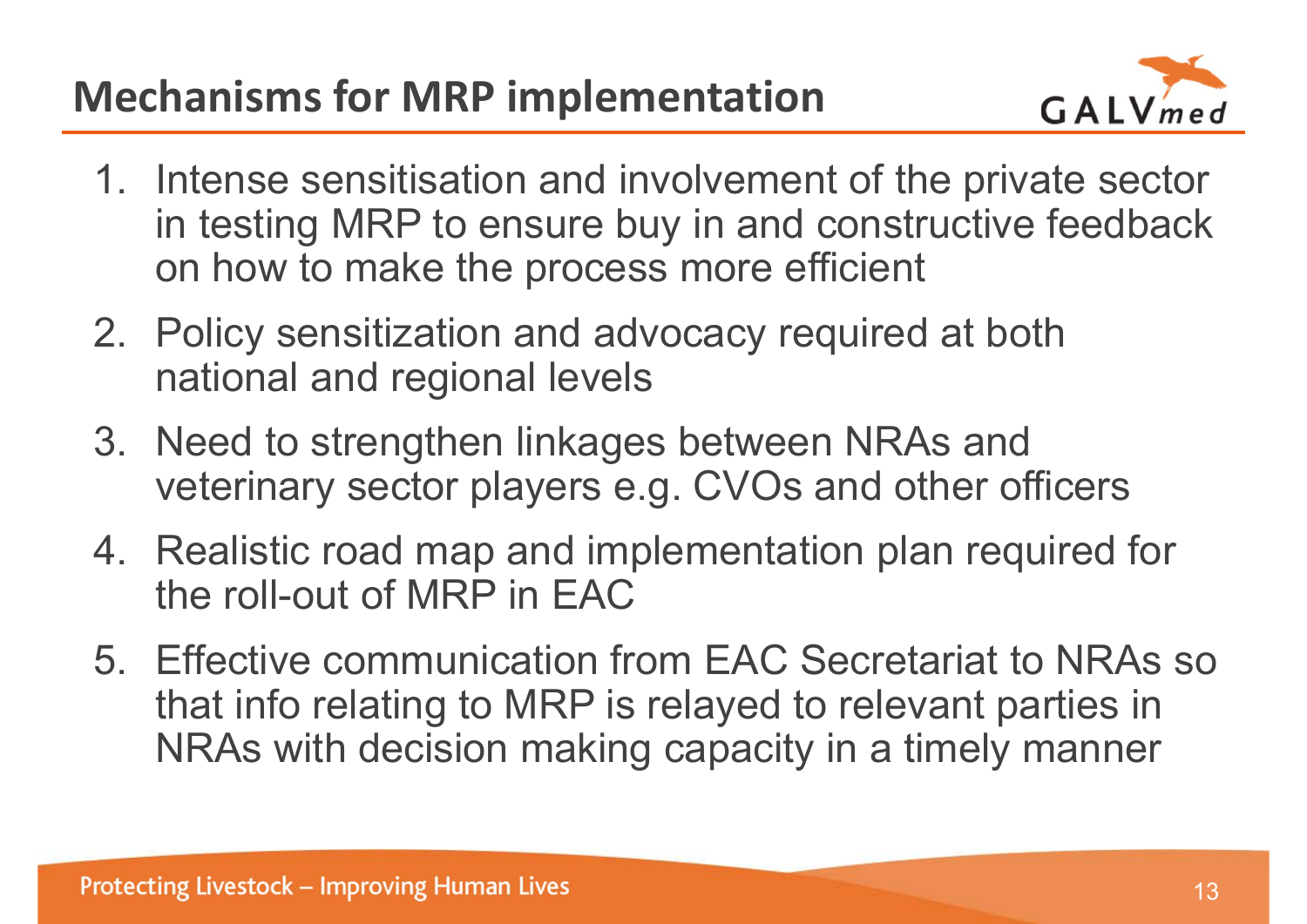### **Mechanisms for MRP implementation**



- 6. Champions required among Partner States reps involved in MRP efforts to push the agenda within their respective departments in their home countries to create buy-in and ownership. This would help to promote trust and confidence in adoption of MRP
- 7. There is a need to strengthen the collaboration between private sector and NRAs to ensure effective implementation of MRPs
- 8. Sensitisation of the private sector and NRAs to ensure the MRP is piloted properly, NRAs learn from each other, build trust and are comfortable with accepting the assessments made by their counterparts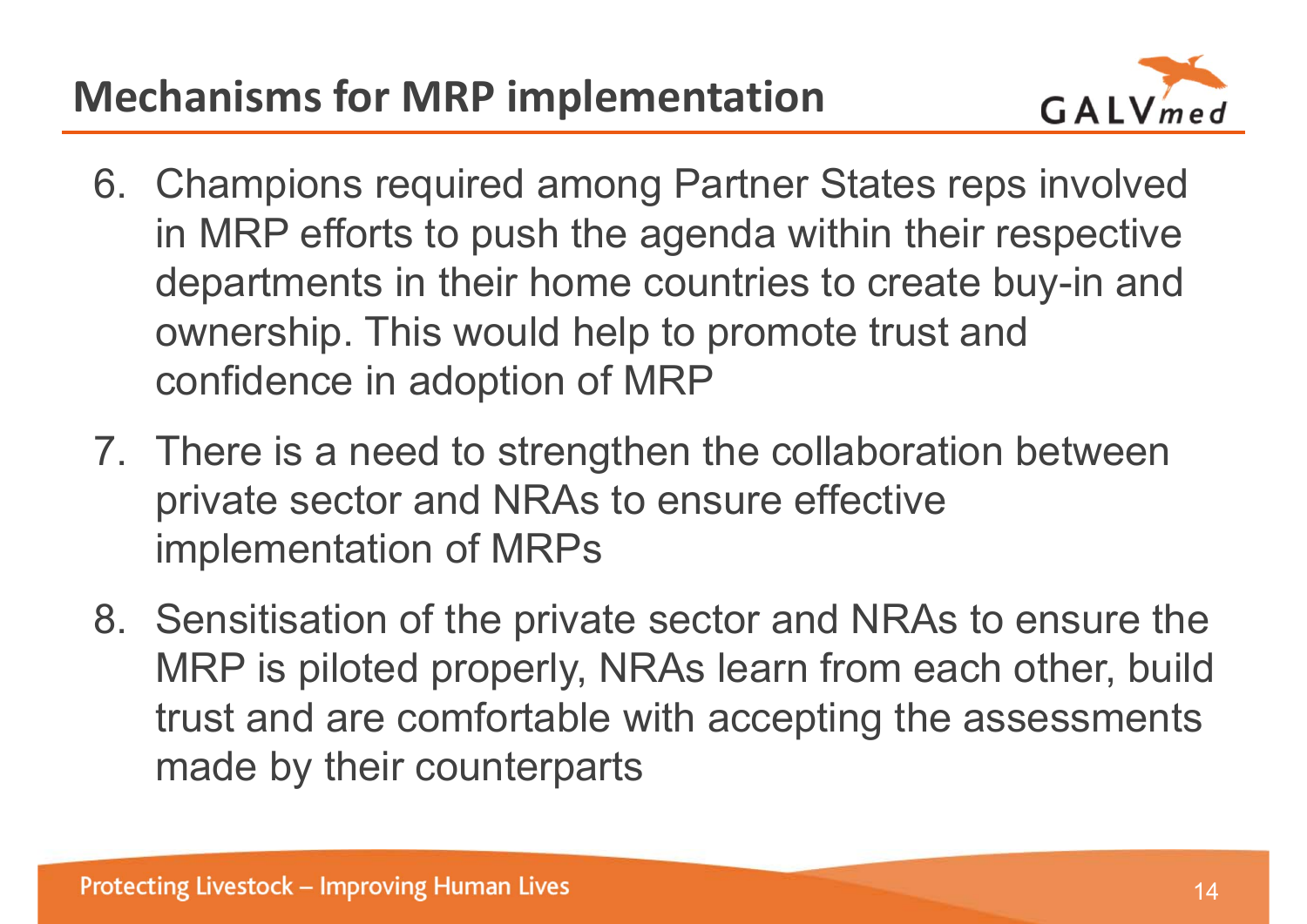

- Sensitisation activities (OIE/AU-IBAR EAC Regional Seminar) NRAs, private sector, vet stakeholders, policy players; national and regional
- Testing MRP through use actual assessment of dossiers and inspections to accelerate building trust among assessors and inspectors
- • Capacity building and support for NRAs as they undertake the initial stages of testing MRP
- Increasing our understanding on what else needs to be done so that system includes pharma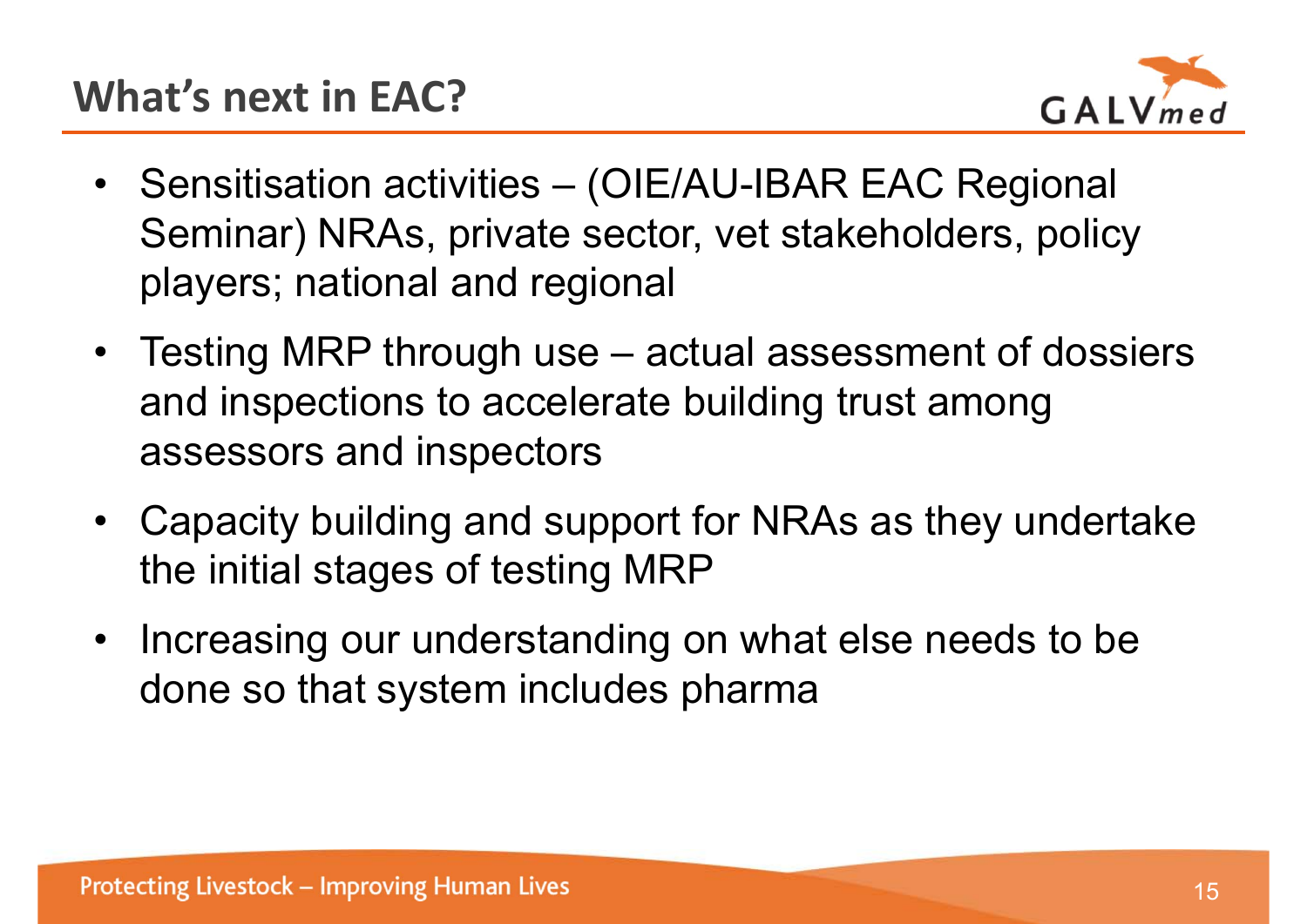

- Baseline questionnaire on the status of and processes for registration of veterinary medicines in SADC
- GALVmed/OIE stakeholder workshop on the harmonization of the registration of veterinary medicinal products
- Legal/policy study on registration of veterinary medicines at SADC regional and country level and to identify opportunities for regulatory harmonisation (FANRPAN)